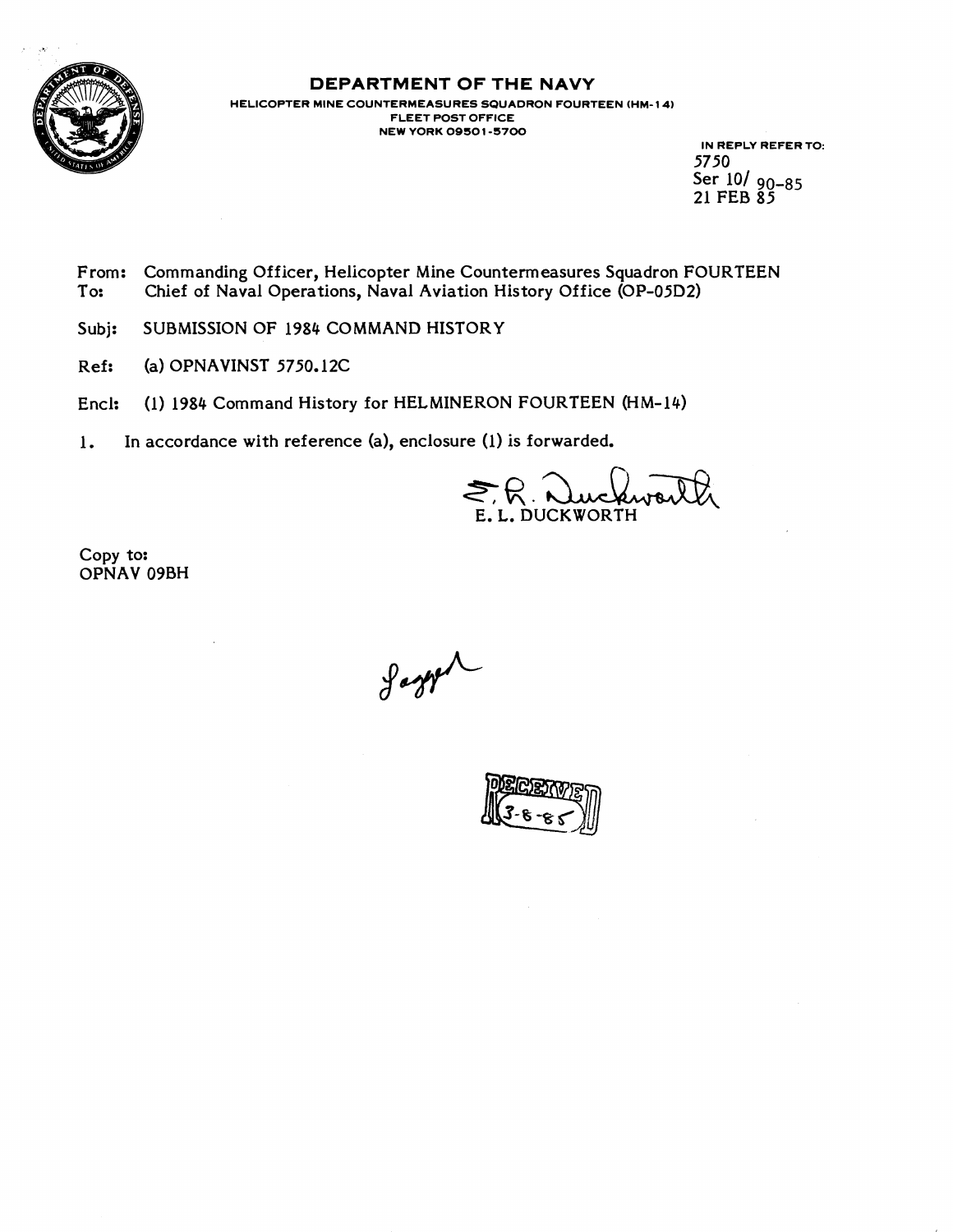# **1984 COMMAND HISTORY FOR HELMINERON FOURTEEN WM-14)**

HM-14 is assigned to Helicopter Tactical Wing ONE at NAS Norfolk, Va. The squadron is capable of rapid deployment and can operate from either aviation capable vessels or shore bases to carry out its primary mission of airborne mine countermeasures (AMCM). During 1984 the squadron was commanded by CDR Chester F. HARRISON.

# **JANUARY**

26-28 Hosted French Naval Officers visit.

30 Annual squadron NATOPS evaluation.

## FEBRUARY

- 5- 14 Raydist advance party erected Raydist precision navigation system in vicinity of Morehead City, North Carolina.
- 13 HM-14 embarked on USS AUSTIN (LPD-4) at Naval Base Norfolk, Va.
- 14- 17 HM-14 conducted minesweeping operations for port breakout from Morehead City, North Carolina in conjunction with exercise "United Effort 84".
- 18 HM-14 disembarked from USS AUSTIN (LPD-4) at Morehead City and returned to NAS Norfolk, Virginia.

## MARCH

- 1 HM-14 assumed 72 hour contingency alert. Stood ready to deploy worldwide for **minesweeping/minehunting** operations.
- 6 Assist team visit from the Organizational Effectiveness Center (OEC) Norfolk, Virginia.

## APRIL

- 1-2 Demonstrated MK-104 minesweeping capability for FLEMINEWARTRACEN's MIW tactical planning course in Charleston, South Carolina.
- 10-30 Provided support for MIUW radar at Fort Story and NAS Norfolk, Va. during exercise "Ocean Venture 1984".
- 16-26 Conducted minesweeping operations from Little Creek Naval Amphibious Base, Va. during exercise "Ocean Venture 1984".

## MAY

- $\overline{2}$ Conducted flight ops for offload of **USS** JOHN F. **KENNEDY** (CV-67).
- $\overline{\mathbf{3}}$ Conducted flight ops in support of SAT/BAF ops on USS DWIGHT D. EISENHOWER (CVN-69).

Enclosure (1)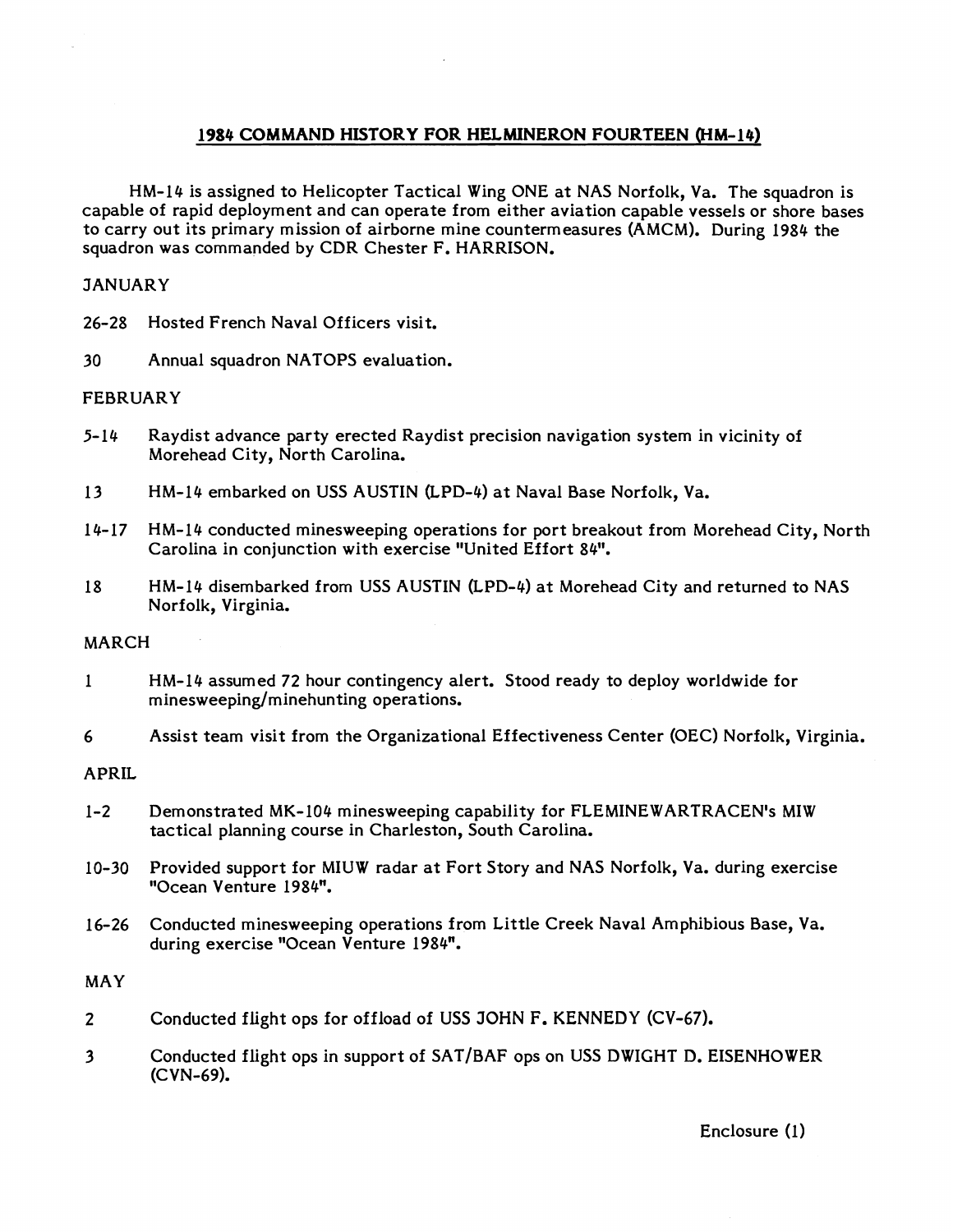- 4-18 Provided one aircraft for electromagnetic interference testing at NAS Patuxent River, Maryland.
- 23-24 Conducted flight ops in support of Quickstrike evaluation in Norfolk, VA.

**JUNE** 

- 6 Conducted flight ops in support of mine readiness certification inspection (MRCI) of USS SHREVEPORT (LPD-12).
- 9 Demonstrated MK-104 mine sweeping capability for FLEMINEWARTRACEN's MIW tactical planning course in Charleston, South Carolina.
- 11-15 Conducted flight ops in support of MRCI and AMCM exercise with USS RALEIGH &PD-10).
- 22 Squadron received AN/AQS-14 mine hunting sonar. Pilot, aircrew and maintenance personnel commenced training on the  $AN/AQS-14$  system.

## **JULY**

- 11 Conducted flight ops in support of MRCI on USS GUAM (LPH-9).
- 25 Conducted flight ops in support of MRCI on USS SAIPAN (LHA-2).

## AUGUST

- 3 Squadron received JCS notice of tasking for rapid deployment to the Gulf of Suez in conjuction with operation "Intense Look."
- **6** Main body of squadron and four RH-53D1s airlifted to Naval Station Rota, Spain by eight USAF C-5 cargo planes. Squadron embarked USS SHREVEPORT (LPD-12) for minehunting operations in the Gulf of Suez. HM-14 Det One established NAS Norfolk.
- 9-10 HM-14 loads aboard USS SHREVEPORT in less than 24 hours; underway 10 August.
- 12 Four officers and fifteen enlisted from HM-14 airlifted from USS SHREVEPORT to augment HM-14 Det One. HM-14 Det One with three RH-53D helicopters airlifted by three USAF C-5 cargo planes from NAS Norfolk, VA to Jeddah, Saudi Arabia for minesweeping operations of Saudi Arabian Red Sea ports. CDR E. L. DUCKWORTH designated Officer-in-Charge.
- 15-16 USS SHREVEPORT transited Suez Canal.
- 16 HM-14 Det One commenced shore based minespotting of the port of Jeddah, Saudia Arabia.
- 17 HM-14 commenced minehunting in the Gulf of Suez utilizing AQS-14 sonar. This minehunting continued for 22 consecutive days.
- 19 HM-14 Det One embarked USS LA SALLE (AGF-3) in Jeddah, Saudi Arabia.
- 20 USS LA SALLE (AGF-3) underway.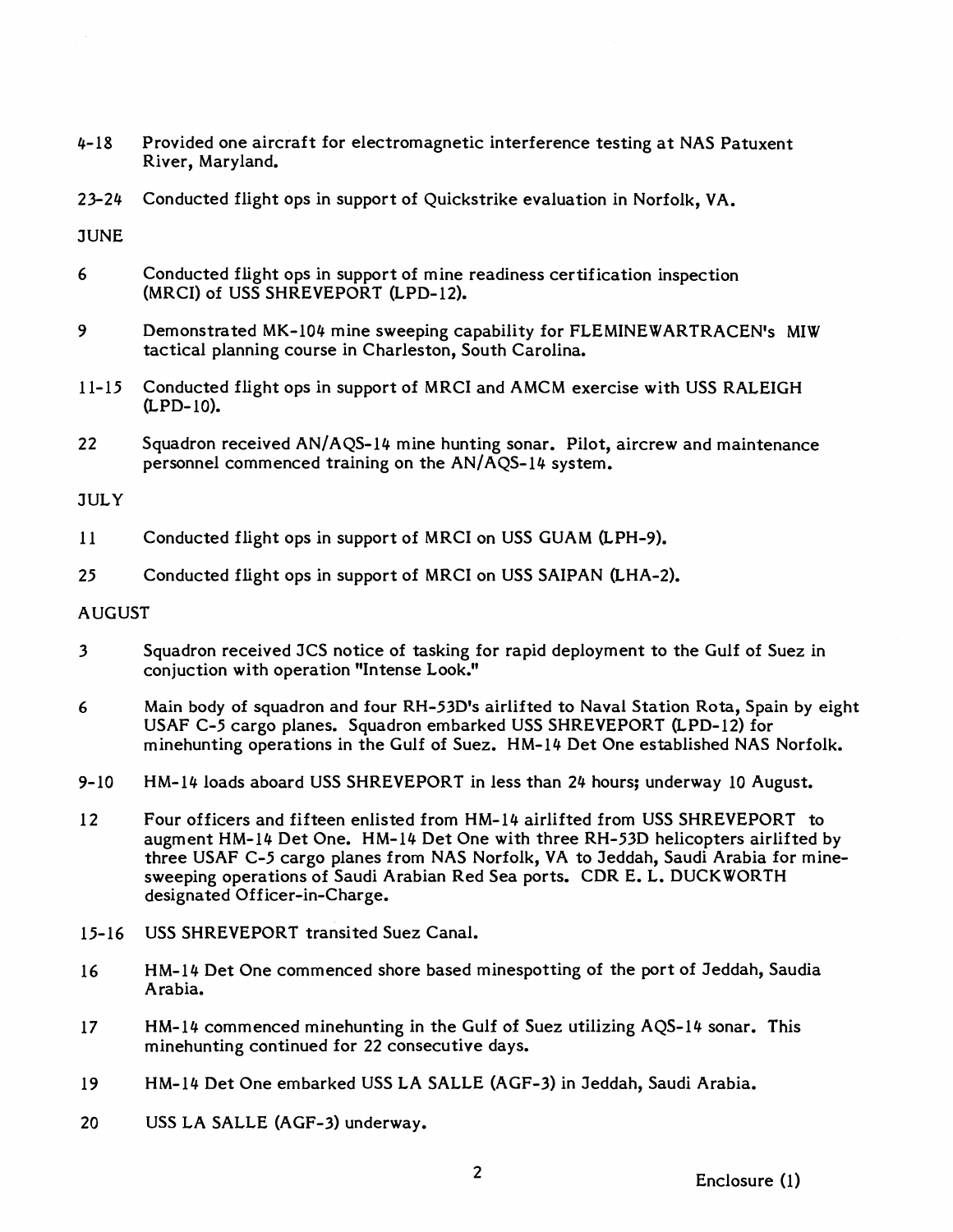- 23-25 HM-14 Det One conducted shipboard minesweeping operations at the port of Yanbu, Saudi Arabia.
- 27-28 HM-14 Det One mineswept in the Bab el Mandeb Strait as a precursor to the USS AMERICA (CV-66) Battle Group Transit.
- 29 HM-14 Det One conducted lead through of USS AMERICA (CV-66) Battle Group in the Strait of Bab el Mandeb.

## **SEPTEMBER**

- 16 HM-14 main body completed minehunting task in the Gulf of Suez.
- 18 USS SHREVEPORT transited Suez Canal.
- 20 USS SHREVEPORT with HM-14 embarked diverted to MODLOC off of Beirut, Lebanon.
- 22 HM-14 conducted flight operations to support logistics, medevac, and embassy personnel evacution as result of terrorist bombing of U. S. Embassy Annex in Beirut, Lebanon.
- 24-27 Twenty man working party assisted investigation of embassy bomb site.
- 3 0 HM-14 Det One completed minesweeping tasks and disembarked from USS LA SALLE at Jeddah, Saudia Arabia.

## **OCTOBER**

- 1-2 HM-14 Det One airlifted from Jeddah, Saudia Arabia to NAS Norfolk, Virginia.
- **5** USS SHREVEPORT and embarked HM-14 main body enroute to Rota, Spain.
- 15-17 HM-14 airlift from Rota, Spain to NAS Norfolk, Va.
- 15- 18 Four officers attend EASTPAC planning conference in San Diego, California.

## NOVEMBER

- 14 Demonstrated MK-104 minesweeping capability for FLEMINEWARTRACEN's MIW tactical planning course in Charleston, South Carolina.
- 19-21 Conducted flight ops in support of MRCI on USS NASHVILLE (LPD-13).

#### **DECEMBER**

*6* Held all hands squadron Christmas Party.

 $\overline{\mathbf{3}}$ 

Enclosure (1)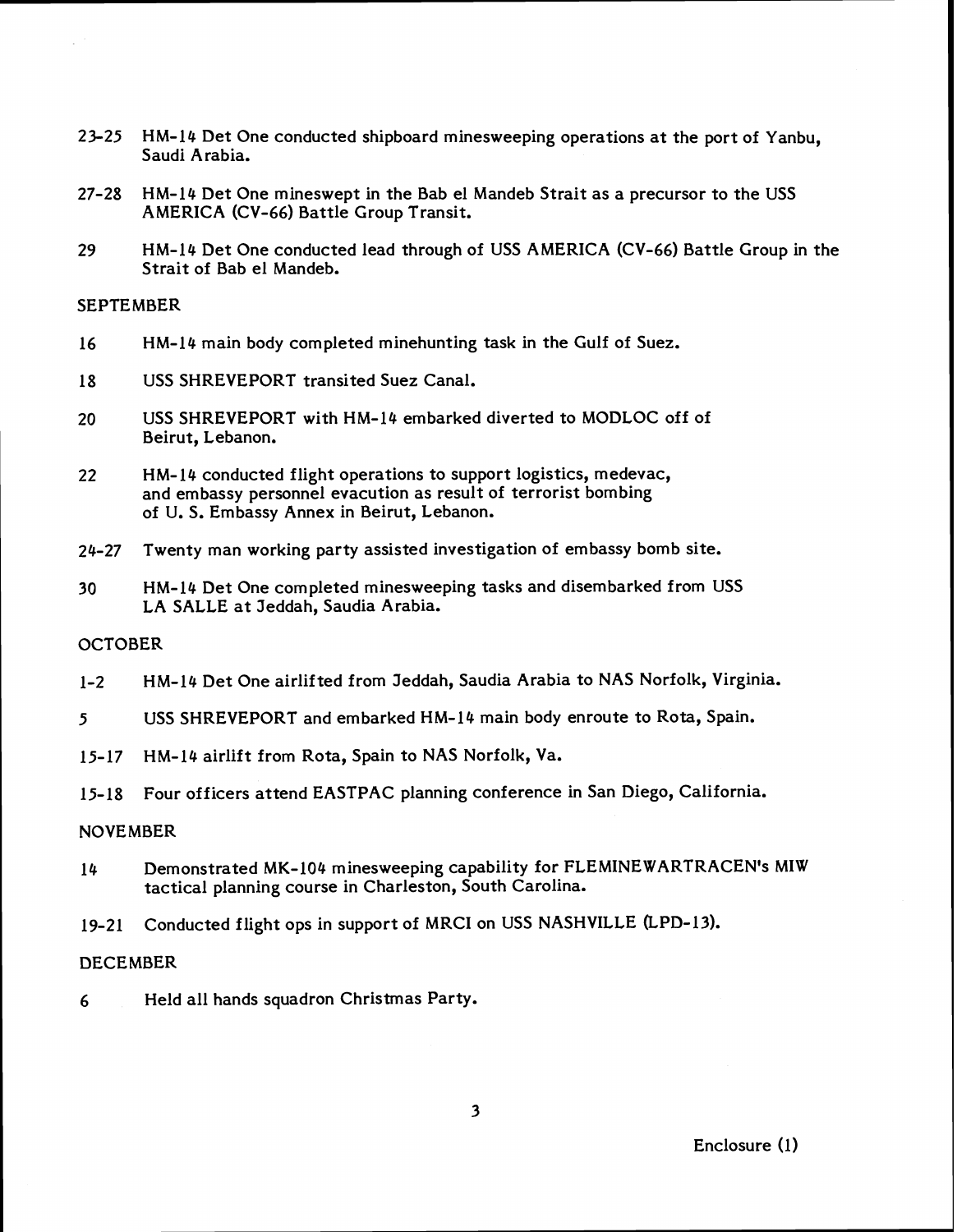## **NARRATIVE SUMMARY**

#### **JANUARY**

The squadron pilots and aircrew concentrated on training and preparation for the annual squadron NATOPS evaluation. Preparations continued for exercise "United Effort 1985".

#### FEBRUARY

The major part of the month the squadron was busy preparing and executing plans for exercise "United Effort 1984". This included setting up a Raydist precision navigation network in the vicinity of Morehead City, North Carolina, flying calibration flights on the net and onloading support equipment aboard USS AUSTIN (LPD-4). Following the exercise, the squadron was offloaded at Morehead City. Equipment and personnel returned to Norfolk by trucks and buses respectively.

Final preparations were made for assuming the 72 hour contingency alert.

## MARCH

Planning and preparation for exercise "Ocean Venture 1984" commenced early in the month.

#### APRIL

Final preparations were made for exercise "Ocean Venture 1984". During this exercise the squadron commanding officer was designated the Mine Countermeasures Commander of airborne, surface and diving assets for operations in the Norfolk, Va. area. This was the first such designation in the history of the squadron.

## MAY

The squadron's efforts were concentrated on several short taskings throughout the month.

## **JUNE**

The squadron supported the first two mine readiness certification inspections (MRCI's) of the year. The new  $AN/AQS-14$  minehunting sonar was delivered to the squadron; the first fleet squadron to receive this equipment. Training of pilots, aircrew and maintenance personnel commenced immediately.

#### **JULY**

Training continued with the  $AN/AQS-14$  system.

Two MRCIs were conducted and preparations began for exercise "CANUS-MARCOT 1984" deployment.